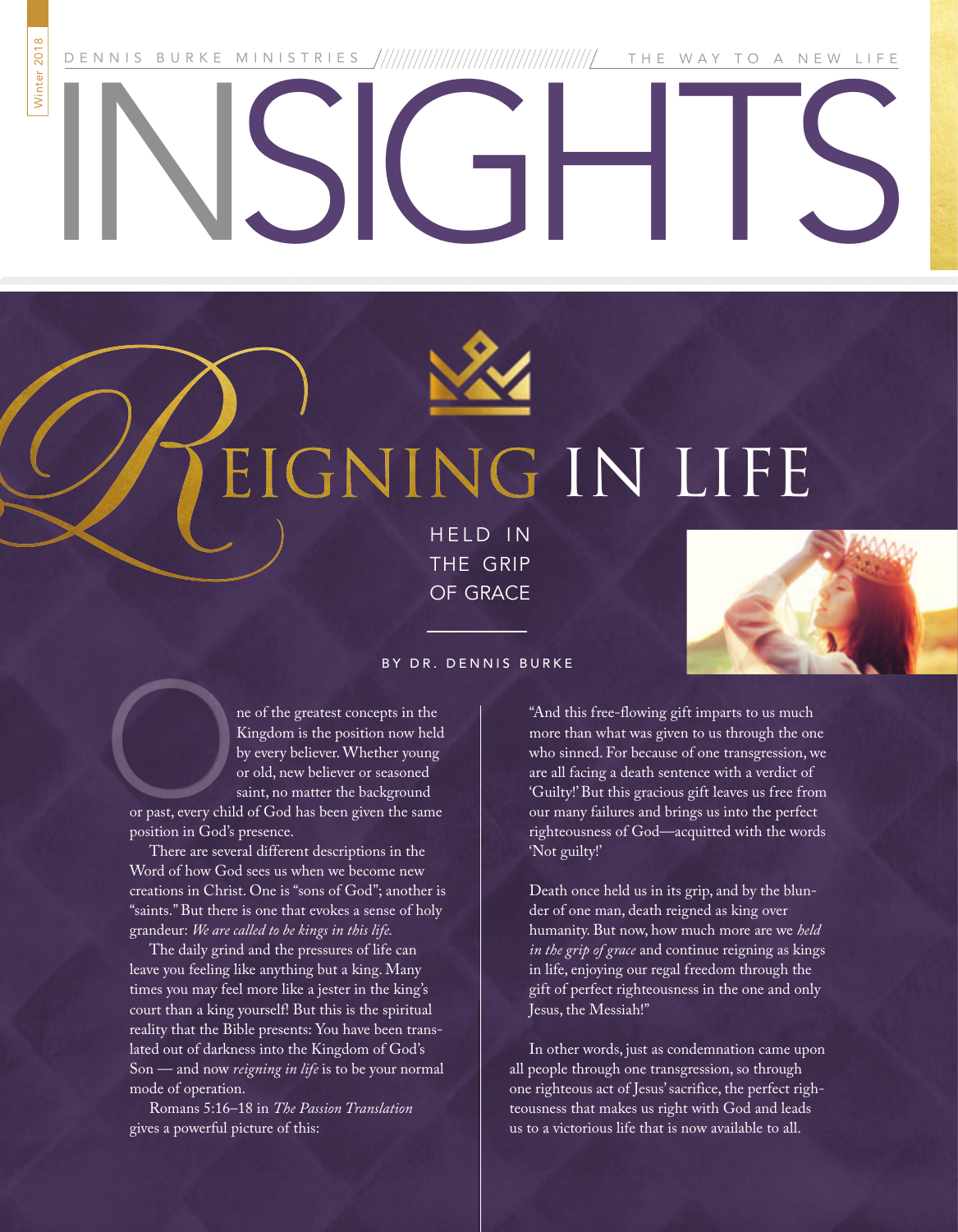

He is not us — He has **completely** and utterly forgiven us. This freedom opens up a new kind of boldness. We are bold to be and to do all He has envisioned for us.

Once held by death — spiritual death — we all have found ourselves lacking on various levels in life. Every time we take a step forward, something comes along to knock us back. Our life is held in a grip. It may be the grip of despair and depression, or it may be that life has just become dull and lost its sparkle.

All of these and much more are the result of mankind's condition. Man without God is held in the grip of the source of his destruction. Sin and death reigns, engaged in a constant bid to kill, steal, and destroy.

The distance between every person and our Heavenly Father is impossible to bridge. It all started with Adam and Eve in the Garden of Eden. Their transgression brought every person into their place of failure and distance from God.

But what one man did to make us all guilty, another man, God's perfect Man, "un-did." Jesus did all that would be necessary to provide the grace to change every single one of us. We were held in the grip of death, but we are now *held in the grip of God's grace*.

#### **IMAGINE** ON THE INSIDE

#### **BECOME**  ON THE OUTSIDE

True meditation will give you understanding of God, His ways and His Word. As you begin to meditate on the Word, you will know how to walk in what God is revealing to you. Whatever you can truly imagine on the inside of you, can become a reality on the outside.



*How to Meditate God's Word*  book (B01) | 1-800-742-4050 DennisBurkeMinistries.org



As a result of this grace, we can live differently because we are free to reign. Rather than life "raining on" us — we can *reign* in life.

#### **Reigning in Life Requires Revelation of Grace and Righteousness**

When we embrace the fact that the power of God's grace is born within, we begin to experience what is already ours as His children — free access to all the resources of His greatness. We have the inborn substance to stand up to every threat or attack with His strength. The Apostle Paul said it

this way:

"Therefore, having been justified by faith, we have peace with God through our Lord Jesus Christ, through whom also we have access by faith into this grace in which we stand, and rejoice in hope of the glory of God" (Romans 5:1–2).

 "The grace in which we stand" is a gift we access by faith. In other words, *faith accesses what grace provides.* This is one of the greatest concepts God has given to us. It's the summary of how a person really reigns and rules in the situations faced in life. When we approach God and His Word in faith, He deals with us according to His grace.

Notice that justification by faith is the premise of it all. Justification is God giving His righteousness to every one of us who receives Jesus as Savior. It means He is not seeing us in the light of our sins or failings. He looks on us in the light of all Jesus had done.

Many times in the Word, the Father declared that He would not remember our sins or lawlessness (Psalm 103:11–12: Isaiah 43:26). He is not condemning us — He has completely and utterly forgiven us.

This freedom opens up a new kind of boldness. We are bold to be and to do all He has envisioned for us.

There are four concepts that are vital to reigning in life.

#### **1. Thinking His Thoughts — Maintain a New Perspective**

Our thoughts and inner dialogue shape our outlook and perspective about everything. It is so easy to allow our perspective to be fed by people's opinions, our experiences, or our emotions.

We are to think the things that are in harmony with God's way of doing things. But too often we allow hurtful thoughts of past conversations, failures, insecurities, or other destructive ideas to fill our minds. Once those ideas surface in our thoughts, they can bring a flood of negative memories that reinforce this destructive slide into an emotionally dark place.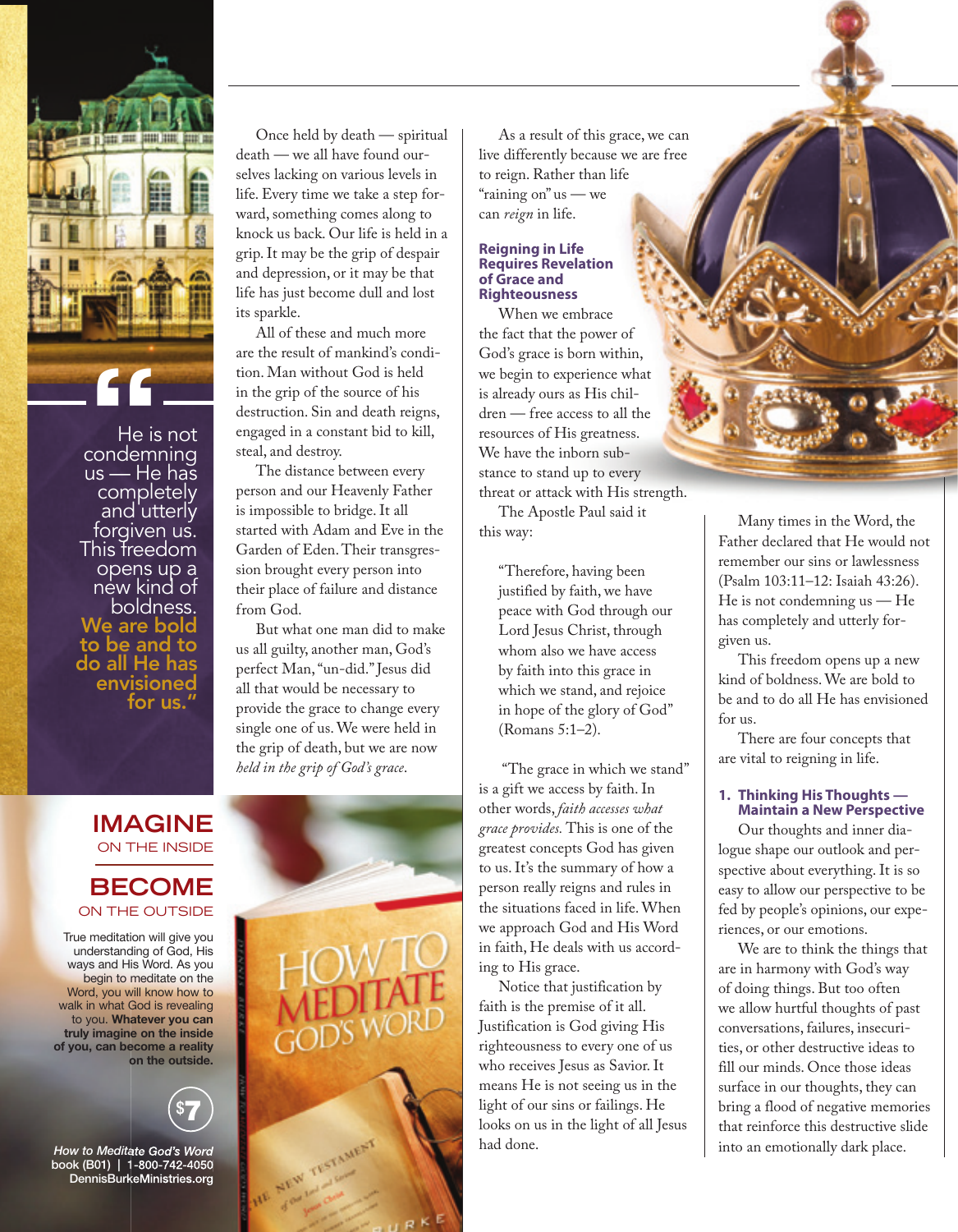God's way is to meditate on Him and His Word. Psalm

> 1:2-3 in the *Message Bible* says, "…You thrill to God's Word, you chew on Scriptures day and night. You're a tree replanted in Eden, bearing fresh fruit every month, never dropping a leaf, always in blossom."

In my book, *How to Meditate God's Word*, I point out that there are a variety of ways to meditate. The practice of meditating on God's Word is not an option in your walk with God. It's a vital ingredient to help you sustain your position of reigning in life when you're in the midst of challenging or difficult situations.

Philippians 4:8 (*Message*) tells you exactly how you are to think so you keep your mind continually guarded and going in the right direction:

" Summing it all up, friends, I'd say you'll do best by filling your minds and meditating on things true, noble, reputable, authentic, compelling, gracious — the best, not the worst; the beautiful, not the ugly; things to praise, not things to curse."

#### **2. Feeling His Feelings — Compassion**

We have been made to have feelings. Our emotions are a beautiful part of God's great design. We feel love, happiness, contentment, and peace. On the other hand, we can also feel anger, disappointment, depression, and despair.

As you go through life, you learn that your feelings can easily betray you. If they are not guarded by a strong spirit and undergirded by a steady intake of God's Word, your emotions can easily dominate your thinking and push you into doing or saying things that you may regret.

Every time we give in to our negative feelings, we will find ourselves losing our godly perspective and sinking to a low level in whatever situation we're facing. Yet our emotions can be a powerful blessing when we allow God to help us to experience *His* feelings. His feelings of compassion and empathy will move us into actions that will reach out to someone in need.

#### **3. Praying His Prayers — Spirit-Led Prayer**

When the Holy Spirit sets a "prayer target" in your spirit, He is leading you to pray. It seems that God does nothing without someone praying. He will literally give you *His* prayers to be prayed. In prayer, we are laying hold of His promise and praying it into existence.

#### **4. Speaking His Words — Releasing His Creative Power**

A Roman centurion once told Jesus to only speak a word and he would be assured that the power in that word would produce the healing needed in his servant's body. This centurion understood authority and the power that words carry.

We have God's Word, which contains the ultimate power. As we speak His Word in faith, we will see His miraculous power activated to bring about His will in a specific situation.

continued on back**»**

### YOU ARE GIFTED BY GOD.



1-800-742-4050 | DennisBurkeMinistries.org



Hattiesburg, MS | Jan. 7–9 VICTORY Church | 1208 East Hardy St. Hattiesburg, MS 39401 | 601-544-8485

Brooklyn Park, MN | Jan. 20–21 Living Word Christian Center | 9201 75th Ave. N | Brooklyn Park, MN 55423 763-315-7000

Springwood, QLD, AU | Feb. 18 Rhema Family Church | 19 Tolmer Pl. Springwood, QLD 4127 | 61 7 32086640

Perth, WA, AU | Feb. 25 *(Men's Meeting: Feb. 27)* Victory Life Centre | 1 Neil St. Osborne Park, Perth, WA 6017 61 8 92097111

Sydney, NSW, AU | Mar. 4 Awesome Church | 223 Great North Rd. Five Dock, Sydney, NSW 2046 61 2 97138990

Punta Gorda, FL | Mar. 18–19 New Life Family Worship 28330 Bermont Rd. Punta Gorda, FL 33982 | 941-639-1700

San Antonio, TX | Mar. 25 Omega Church | 3737 Roosevelt Ave. San Antonio, TX 78214 | 210-923-2220